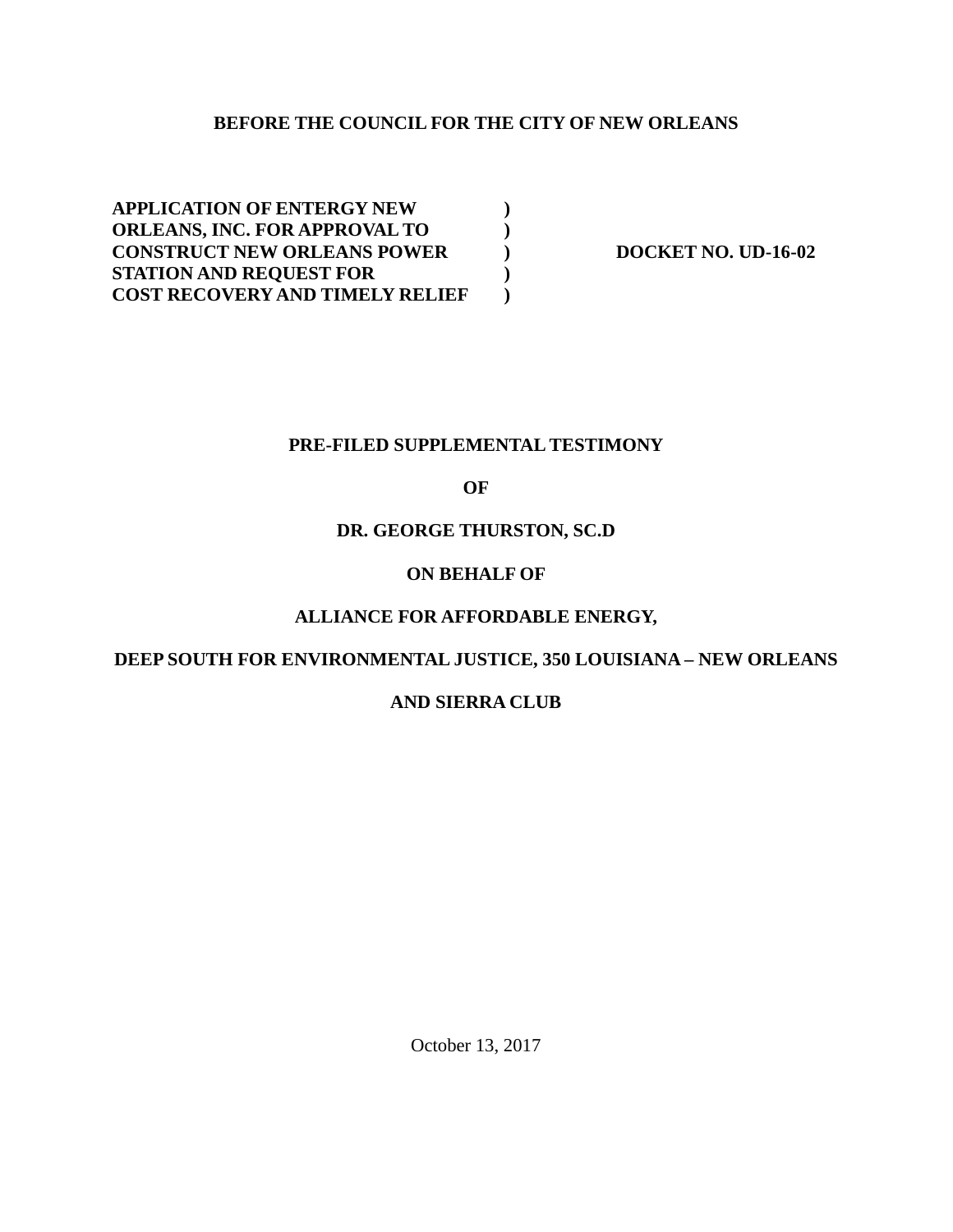#### **Q1. PLEASE STATE YOUR NAME.**

**A.** I am George D. Thurston, Sc.D.

#### **Q2. HAVE YOU PREVIOUSLY TESTIFIED IN THIS PROCEEDING?**

 **A.** Yes. I submitted pre-filed Direct Testimony in this proceeding on behalf of the Alliance for Affordable Energy, the Deep South Center for Environmental Justice, and Sierra Club on January 6, 2017.

# **Q3. PLEASE PROVIDE A BRIEF SUMMARY OF YOUR JANUARY 6, 2017 DIRECT TESTIMONY.**

 **A**. Observational epidemiology studies provide the most compelling and consistent evidence of the adverse effects of air pollution. These epidemiological investigations are of two types: 1) population-based studies, in which an entire city's population might be considered in the analysis; and 2) cohort studies, in which selected individuals, such as a group of asthmatics, are considered. Both of these types of epidemiologic studies have shown confirmatory associations between air pollution exposures and increasing numbers of adverse impacts, including: 15 • decreased lung function (a measure of our ability to breathe freely); 16 • more frequent asthma symptoms; 17 • increased numbers of asthma and heart attacks; 18 • more frequent emergency department visits; 19 • additional hospital admissions; and 20 • increased numbers of deaths. The fact that the effects of air pollution have been shown so consistently for so many 22 health endpoints and in so many locales indicates these associations to be causal. Indeed, and I concur, the most recent U.S. EPA Particulate Matter Integrated Science Assessment ("ISA")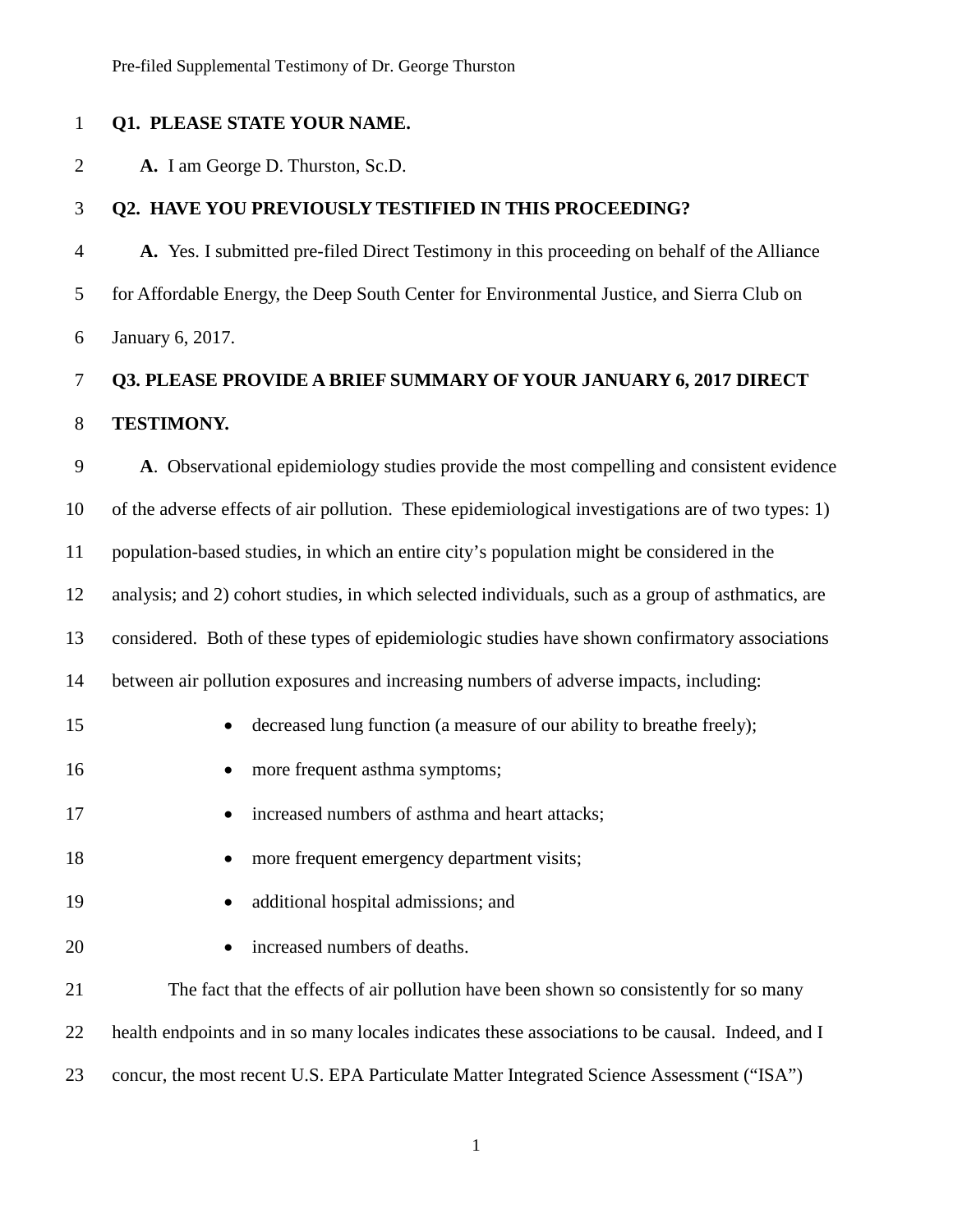unequivocally states that "[t]ogether, the collective evidence from epidemiologic, controlled human exposure, and toxicological studies is sufficient to conclude that *a causal relationship exists between short term exposures to PM2.5 and cardiovascular effects . . . and mortality.*" (USEPA, 2009).

5 With respect to  $PM_{2.5}$  from power plants, my recent studies have found that long-term exposure to combustion-related fine particulate air pollution is an important environmental risk factor for cardiopulmonary and lung cancer mortality. In addition to the acute health effects associated with daily PM pollution, long-term exposure to fine PM is also associated with increased lifetime risk of death and has been estimated to take years from the life expectancy of people living in the most polluted cities, relative to those living in cleaner cities. These health impacts are particularly high for particulate matter from fossil-fuel-burning facilities, and because natural-gas-fired sources emit a much greater percentage of the particles as ultrafine particles, which have a much higher surface area per mass than larger particles, it is likely that there is a much *greater* effect per pound of PM2.5 emitted by gas-fired sources than for PM2.5 emitted by sources burning other fossil fuels. Older adults, those economically disadvantaged, children, and those with pre-existing disease are at especially high risk.

 Since outdoor particulate matter air pollution readily infiltrates into homes, nearby residents will be exposed even when indoors. In addition, there is no evidence to date that there is any threshold below which the adverse effects of air pollution will not occur. Just as cleaning the air below the National Ambient Air Quality Standards (NAAQS) would avoid air pollution related deaths, any increase in pollution will increase the risk of adverse effects at all levels of prevailing air pollution, even when the NAAQS standards are not violated. Thus, I disagree with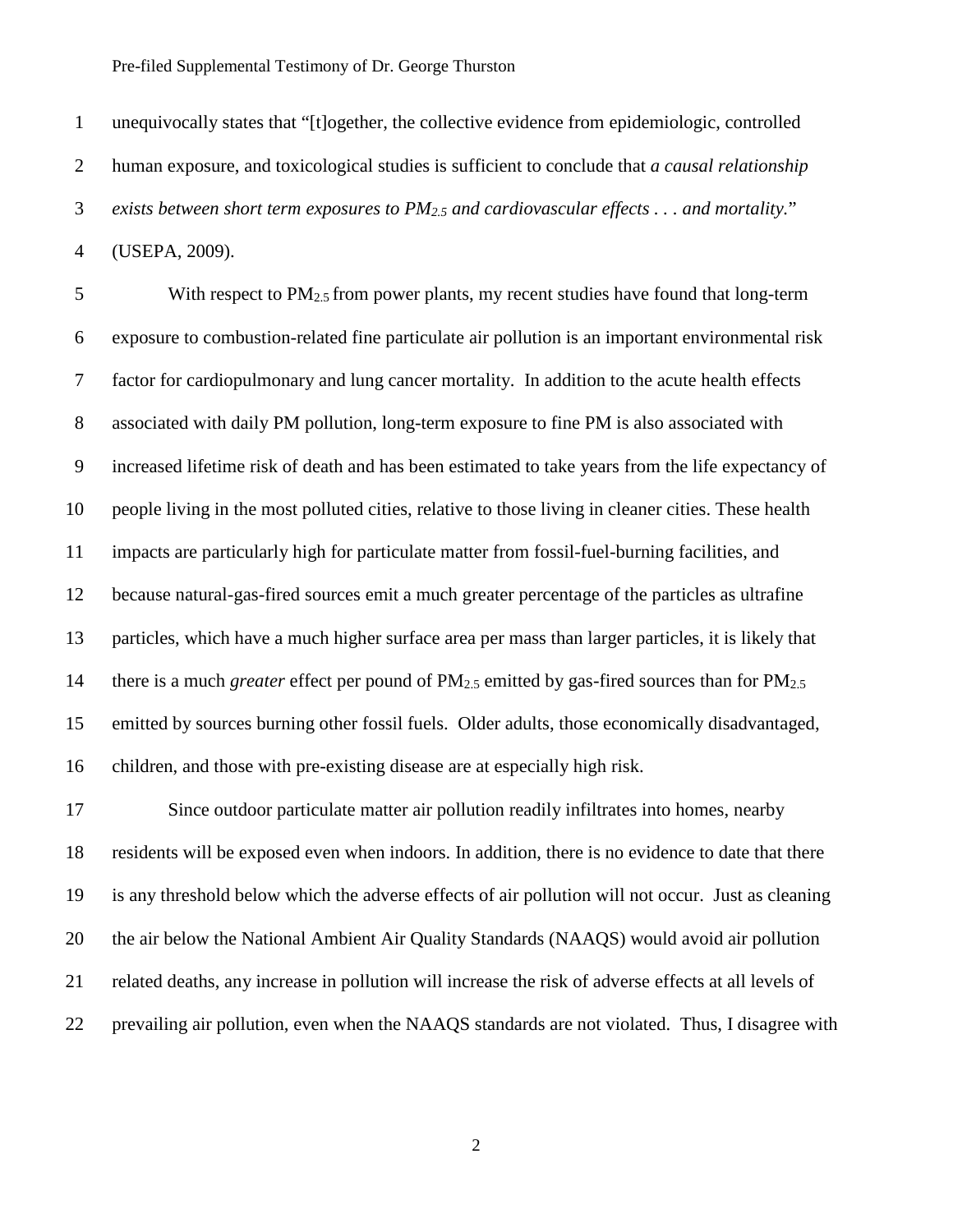| $\mathbf{1}$   | the statement in the NOPS application Supplement that: "in no case, will the emissions cause air       |
|----------------|--------------------------------------------------------------------------------------------------------|
| $\overline{2}$ | quality to exceed regulatory standards, which are protective of human health."                         |
| 3              | Regarding the proposed new facility, since the old Michoud Electric Generating Plant is                |
| $\overline{4}$ | no longer in operation, the logical and relevant baseline would be zero emissions, not the             |
| 5              | emissions of a now-decommissioned, and logically irrelevant, plant. The proposed new plant's           |
| 6              | startup/shutdown operations are an important factor in assessing the potential adverse health          |
| 7              | impacts of the proposed power plant, and the extreme increases in Volatile Organic Compounds           |
| 8              | and in carbon monoxide emissions predicted in Tables D-2B and D-2D (versus Normal                      |
| 9              | Operations emissions) are of concern, due to their frequent occurrence throughout the year             |
| 10             | during the startups/shutdowns at this proposed plant.                                                  |
| 11             | Overall, additional emissions from the proposed facility will add to the existing levels of            |
| 12             | $PM_{2.5}$ in the vicinity of the plant. Because no threshold of air pollution effects, below which no |
| 13             | effects occur, has yet been found to exist, any incremental $PM_{2.5}$ exposures can be expected to    |
| 14             | add an incremental adverse health risk to nearby residents from the proposed power plant's             |
| 15             | associated added air pollution.                                                                        |
| 16             | <b>Q4. WHAT IS THE PURPOSE OF YOUR SUPPLEMENTAL TESTIMONY?</b>                                         |
| 17             | A. I respond to the Supplemental and Amending Direct Testimony of Dr. Bliss M. Higgins                 |
| 18             | filed on behalf of Entergy New Orleans, Inc.                                                           |
| 19             | Q5. IN HER TESTIMONY, DR. HIGGINS STATES THAT: "DR. THURSTON'S                                         |
| 20             | OPINION, WHICH AMOUNTS TO AN ASSERTION THAT ONLY ZERO EMISSIONS                                        |
| 21             | <b>COULD BE CONSIDERED PROTECTIVE OF PUBLIC HEALTH, REPRESENTS THE</b>                                 |
| 22             | VIEW OF A SINGLE SCIENTIST." IS THIS A CORRECT CHARACTERIZATION OF                                     |
| 23             | YOUR TESTIMONY?                                                                                        |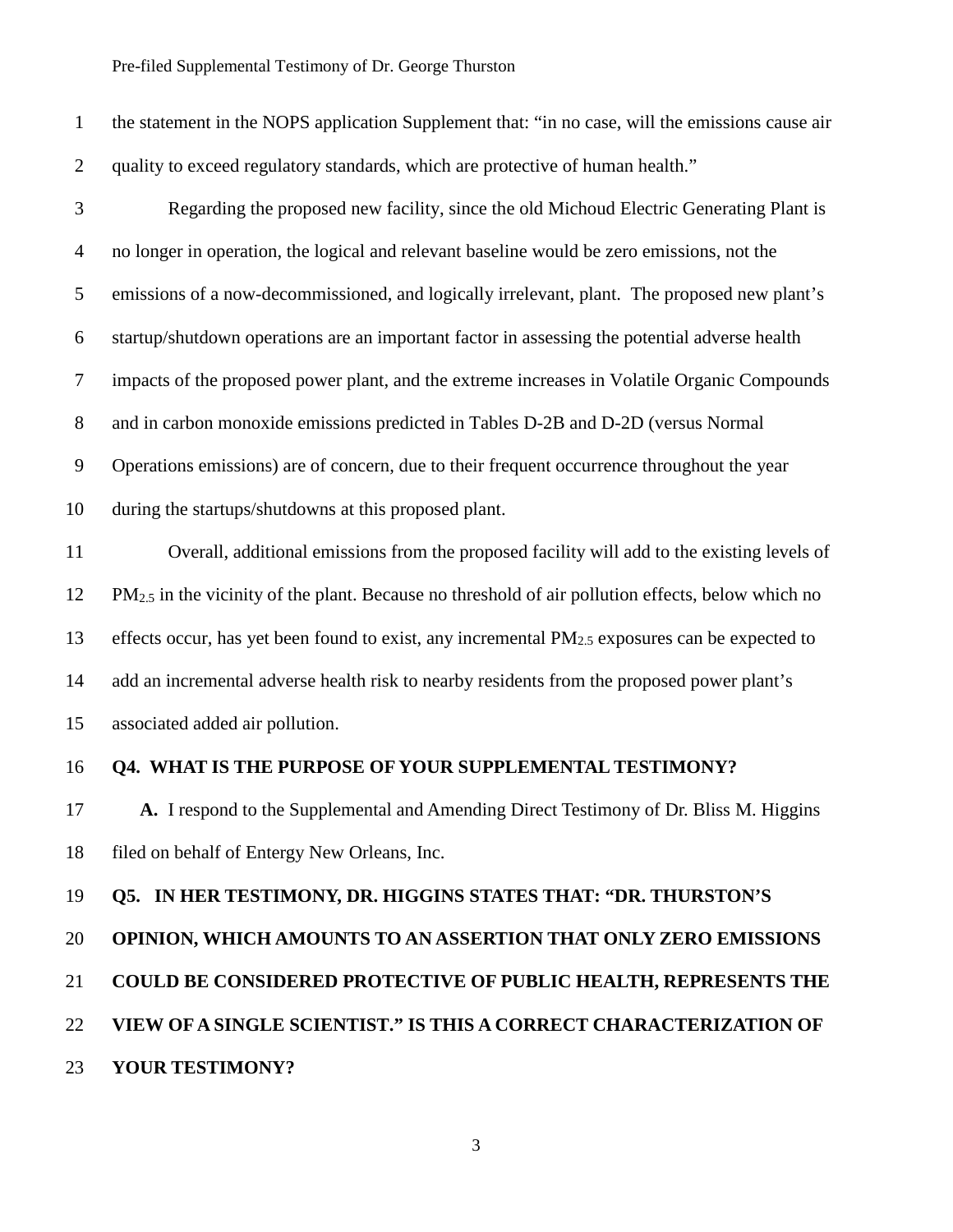1 **A.** No, that is a misrepresentation of my testimony. Unlike Dr. Higgins, most independent 2 scientists like myself have reached a consensus that there is no convincing evidence that a 3 threshold exists for air pollution, below which there is no effect of air pollution. Also, in this 4 case, we are not considering a zero pollution situation, but a place where pollution already exists, 5 and Entergy New Orleans is now proposing to add to that extant pollution. So, the question of 6 possible effects all the way down to zero concentrations is a "red herring", and is quite irrelevant 7 to the real world situation at hand in this case, where the prevailing pollution to which the 8 proposed power plant will be added are well above the zero concentration situation to which Dr. 9 Higgins opines.

#### 10 **Q6. IS YOUR PREVIOUS TESTIMONY CONSISTENT WITH THE BROAD**

# 11 **CONSENSUS OF SCIENTIFIC OPINIONS REGARDING THE LACK OF A KNOWN**  12 **THRESHOLD OF AIR POLLUTION EFFECTS?**

13 **A.** Yes. Despite Dr. Higgins assertion that my testimony "represents the view of a single 14 scientist", my opinion is consistent with the broad consensus of opinions by past EPA scientific 15 panels, and by other independent scientists in my field, regarding the lack of a known threshold 16 of effects, below which there might be no effects of particulate matter air pollution. Indeed, the 17 scientific community has reached the consensus long ago that there is no convincing evidence of 18 a threshold of effect and the US EPA has repeatedly recognized this fact in the past. This is 19 demonstrated in my original testimony (see Figure 7 and the discussion regarding it in my 20 Declaration). Moreover, in the Review of the EPA's Draft Health Benefits of the Second Section 21 812 Prospective Study of the Clean Air Act<sup>1</sup>, it is stated on page 2 that "the HES fully supports" 22 EPA's use of a no-threshold model to estimate the mortality reductions associated with reduced

l

<sup>1</sup> https://yosemite.epa.gov/sab/sabproduct nsf/0/72D4EFA39E48CDB28525774500738776/\$File/EPA-COUNCIL-10-001-unsigned.pdf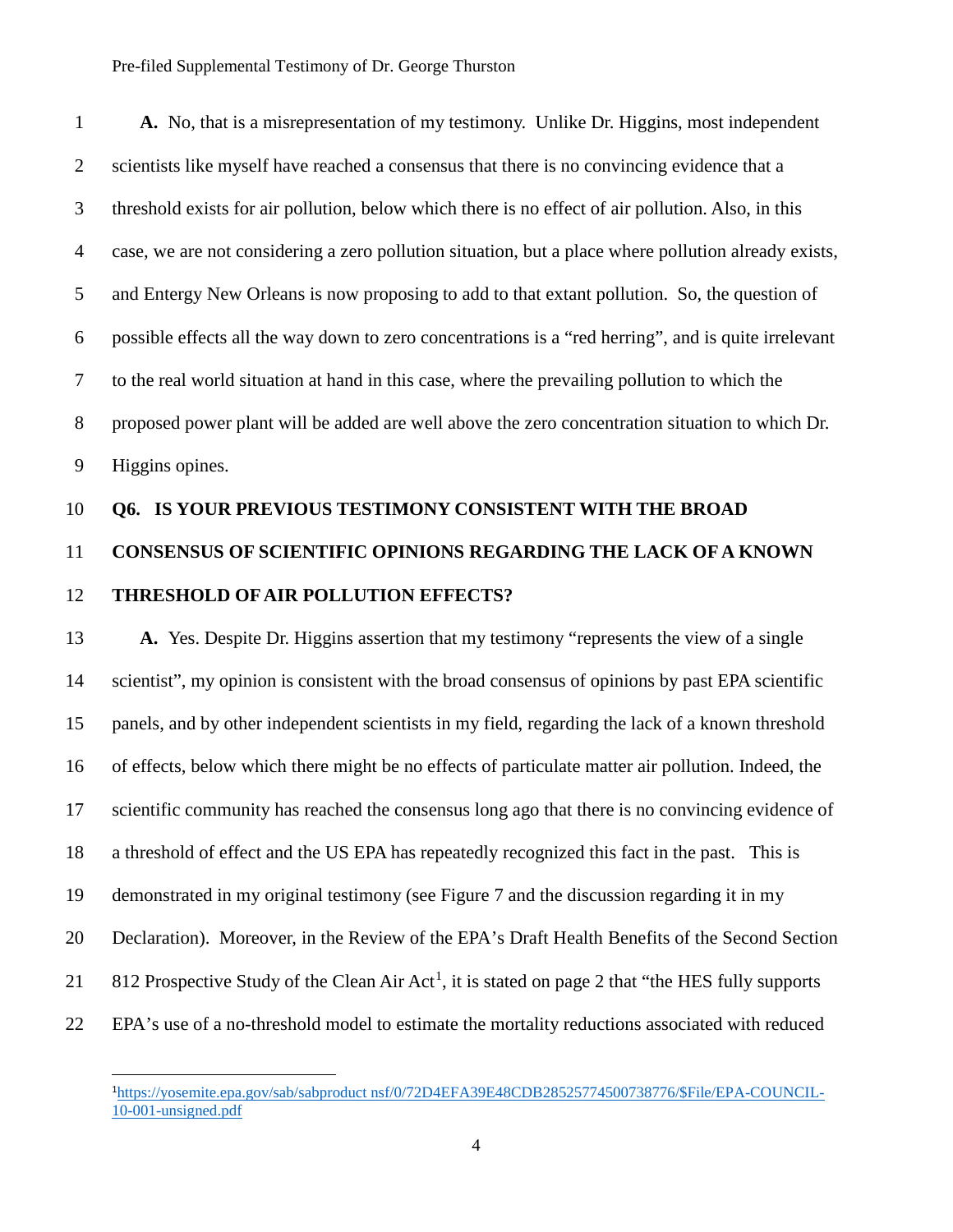PM exposure.", and on page 6 "The HES also supports the Agency's choice of a no-threshold model for PM-related effects." Similarly, in the American Heart Association scientific statement on air pollution health effects (Brook et al., 2010), it is clearly stated (on pages 2350-2351), in agreement with my testimony, that "There also appears to be a monotonic (e.g., linear or log-5 linear) concentration-response relationship between  $PM_{2.5}$  and mortality risk observed in cohort 6 studies that extends below present-day regulations of 15  $\mu$ g/m<sup>3</sup> for mean annual levels, without a discernable 'safe' threshold."

 A more recent documentation of the fact that there is a scientific consensus that air pollution effects occur even at levels below the prevailing NAAQS is the recent article from Fann et al (2017) which states very clearly: "The risk coefficient assumes a log-linear 11 relationship between  $PM_{2.5}$  and mortality over all possible values of  $PM_{2.5}$ , such that there is no 12 threshold concentration below which PM<sub>2.5</sub>-attributable mortality falls to zero. This assumption is consistent with findings in previous studies, which reported no evidence of a population-level 14 threshold in the relationship between long-term exposure to  $PM_{2.5}$  and mortality, and so we elected not to apply one in this health impact function (Crouse et al. 2012; Schwartz et al. 2008; U.S. EPA 2009)."

 In addition, a very recent nationwide analysis of mortality in a cohort of all Medicare beneficiaries in the continental United States (60,925,443 persons), published in the New England Journal of Medicine, found that "In the entire Medicare population, there was 20 significant evidence of adverse effects related to exposure to  $PM_{2.5}$  and ozone at concentrations below current national standards." (Di Q et al, 2017).

 Similarly, Perlmutt et al (2017) found in their research on the effects of air pollution on New York City hospital admissions that "The majority of excess hospital admissions (i.e., > 90%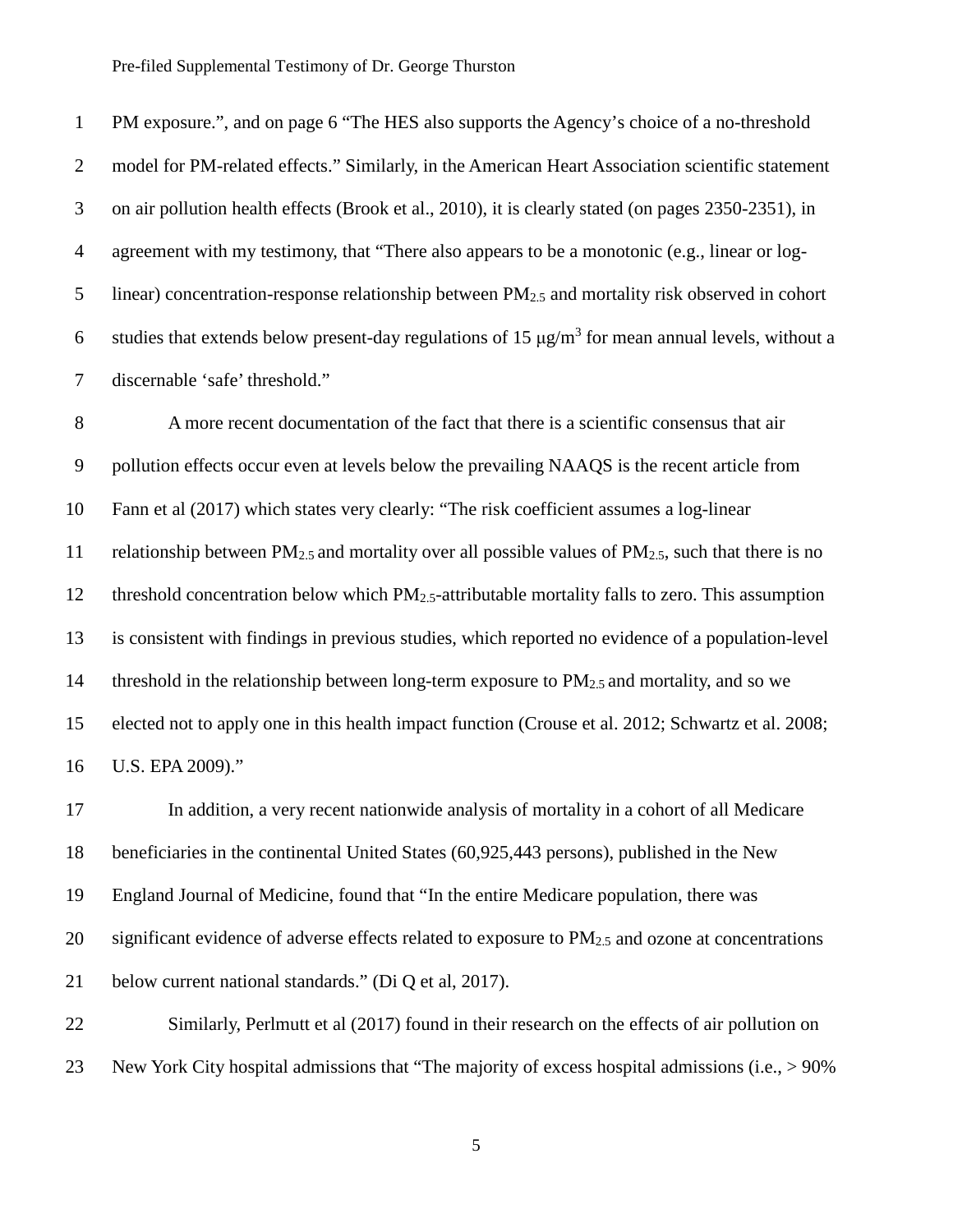in Bronx County) occurred when the AQI was <100 ('good' or 'moderate' level of health 2 concern) regardless of whether  $PM<sub>2.5</sub>$  was the driver pollutant." Since when the air quality is below 100, it is within the air quality standards, this work is consistent with my testimony, and with the general scientific consensus that air pollution levels below the National Ambient Air Quality Standards (NAAQS) do have significant adverse health impacts.

# **Q7. IS DR HIGGIN'S TESTIMONY CONSISTENT WITH THE REPORTS DISCUSSED ABOVE?**

 **A.** No. In contrast to the facts and opinions discussed above, Dr. Higgins argues that the NAAQS provide "a set of standards requisite to protect public health, including sensitive populations, with an adequate margin of safety margin of safety". While that was the stated goal of the Clean Air Act when enacted by Congress in the early 1970's, Dr. Higgins is ignoring the fact that this presumption by the Congress has since been found to not square with scientific facts, as discussed above. To argue that such a no-effect threshold exists at the ambient standard limits, as Dr. Higgins effectively does, is as specious as saying that passengers in an automobile are at absolutely no risk of being hurt in a car accident when they are traveling below the legal speed limit. Thus, it is Dr. Higgins who is providing a minority, unsupportable view, in conflict with the documented scientific evidence and consensus on the question of air pollution effects at concentrations at and below the ambient air quality standards. The scientific evidence and consensus instead reveal that air pollution exposure increments in the vicinity of the proposed Entergy plant will have adverse human health effects on the public, irrespective as to whether they occur above or below the prevailing NAAQS.

 It is important to also note that one should not, as Dr. Higgins implies, include the prior Michoud units as part of the baseline for the new plant from the perspective of public health, as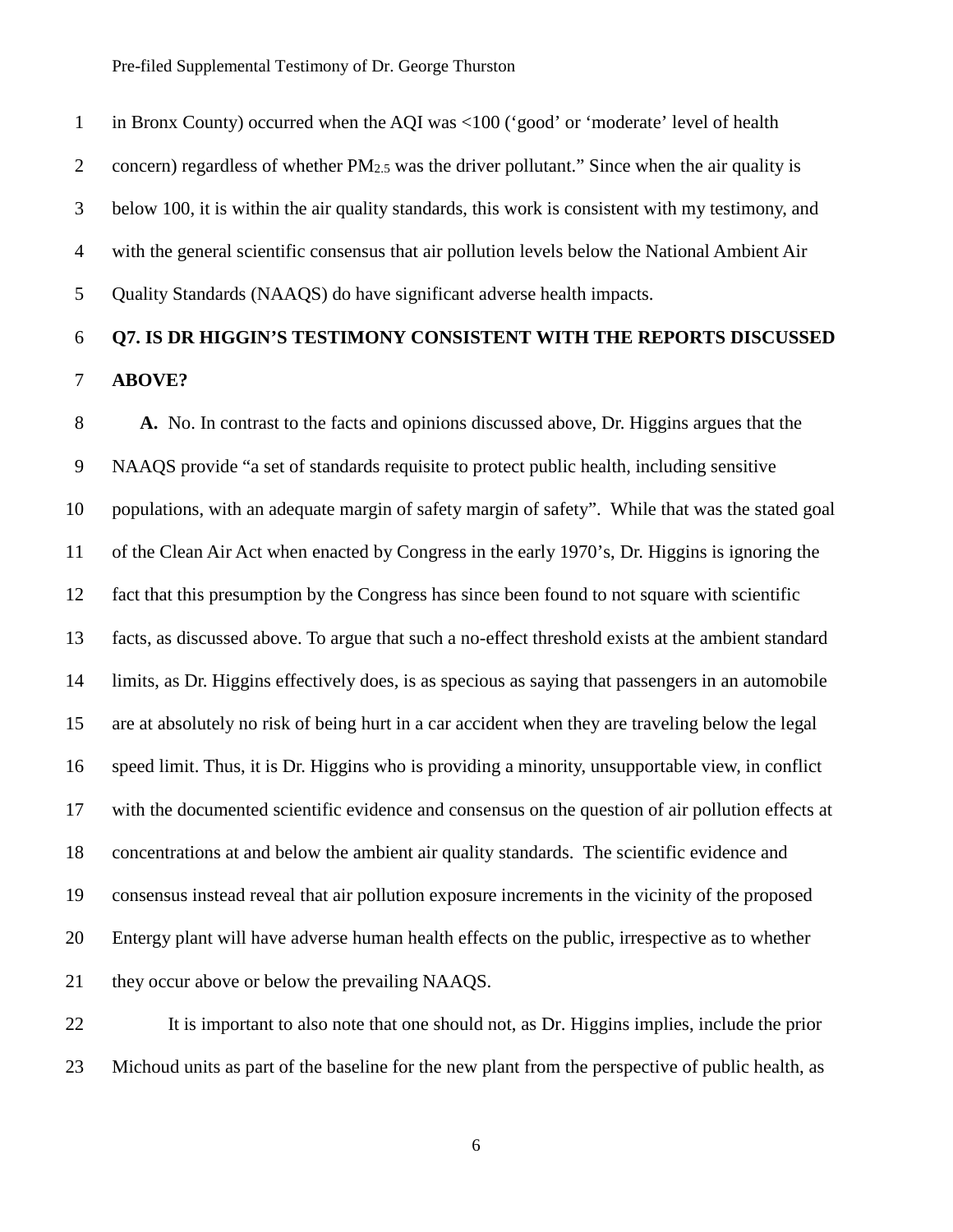assuring public health from a public-trust/prudence perspective is the goal here, not some technical meeting of a Prevention of Significant Deterioration (PSD) or a NAAQS. Thus, just because the community was exposed to *more* pollution in the past, doesn't make new NOPS emissions more acceptable in any way. Indeed, if approved and operated, this new plant will just add to the local community's already accrued air pollution exposures visited upon them by the prior plant.

# **Q8. IS DR. HIGGINS CHARACTERIZATION OF YOUR TESTIMONY AS PREMISED ON THE FACT THAT THE EMISSIONS FROM THE SHUTDOWN OF THE MICHOUD UNITS SHOULD BE IGNORED CORRECT?**

 **A.** No. In her testimony, Dr. Higgins states that "Dr. Thurston is incorrect in his premise that the emissions from the shutdown Michoud units should be ignored, and his testimony is unreasonable if he means to suggest that the shutdowns should have been delayed to occur after the startup of the new 2 NOPS unit(s)."However, I have not said anything regarding a delay of a shutdown of the old power plant. In addition, I am not ignoring the old power plant, it is just that, whether or not the old plant shut down, it is irrelevant to the consideration of this newly proposed plant and its associated human health consequences, which is the actual subject of my testimony.

#### **Q9. IS DR. HIGGINS CORRECT THAT IT IS NOT PRACTICAL FOR INDIVIDUAL**

#### **PERMIT APPLICANTS TO PERFORM A DETAILED HEALTH RISK ANALYSIS.**

 **A.** No. Dr. Higgins claims that it is not "practical for individual permit applicants to perform a detailed health-risk analysis of the type described by Dr. Thurston as part of the permitting process for every change." However, the EPA provides a routinely available BenMAP model that is very appropriate, and has previously been applied, to analyses of individual or groups of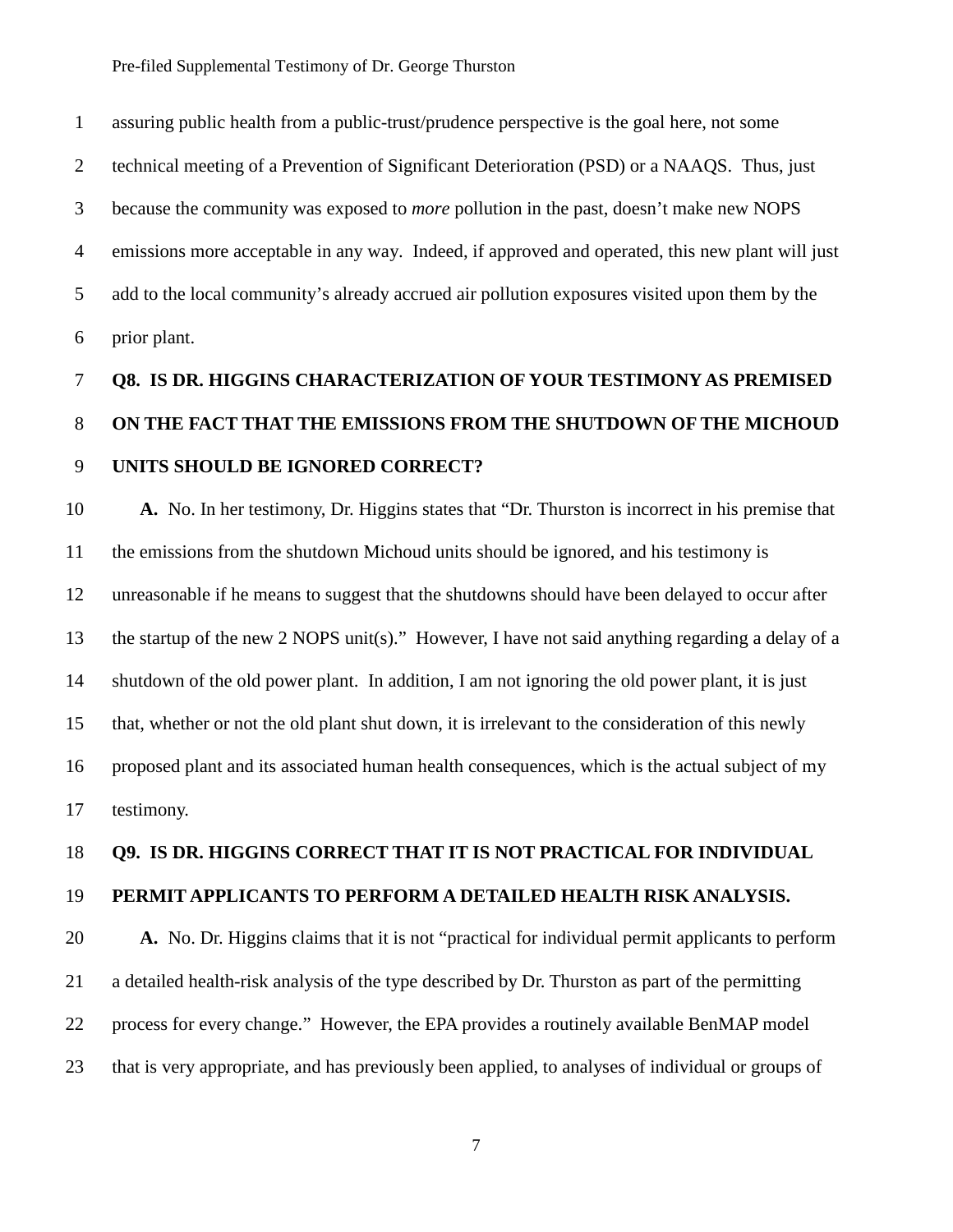air pollution sources to estimate their impacts, as I suggest. All that is required is for the applicant to hire a consultant to conduct an air dispersion analysis of the emissions proposed and to then enter the estimated downwind adverse air quality impacts into the free and publically available BenMAP model to derive estimates of the expected human health impacts and their monetary valuations (Abt Associates, 2010).

# **Q10. DO YOU HAVE ANY CHANGES TO THE CONCLUSIONS YOU REACHED IN YOUR DIRECT TESTIMONY?**

 **A.** No. I reaffirm my prior testimony's conclusions, as applied to both the CT and RICE 9 units. Additional emissions from the proposed facility will add to the existing levels of  $PM_{2.5}$  in the vicinity of the plant, and, because no threshold of air pollution effects has yet been found, any incremental PM2.5 exposures add an incremental adverse health risk to nearby residents from 12 power plant air pollution. Thus, any action that increases the ambient concentration of  $PM_{2.5}$  in this area will have an adverse impact on human health in the exposed population. These incremental health effects risks would in no way be mitigated or negated by other respiratory health effects risks, such as indoor air pollution exposures, which would represent independent health risks of their own. I therefore conclude that, to the extent that the proposed facility will 17 emit additional levels of  $PM_{2.5}$ , it will cause an increase in the risk of adverse health effects among those who breathe that pollution, and especially for those who live within the most affected areas immediately surrounding the plant.

#### **Q11. DOES THIS CONCLUDE YOUR TESTIMONY?**

**A.** Yes.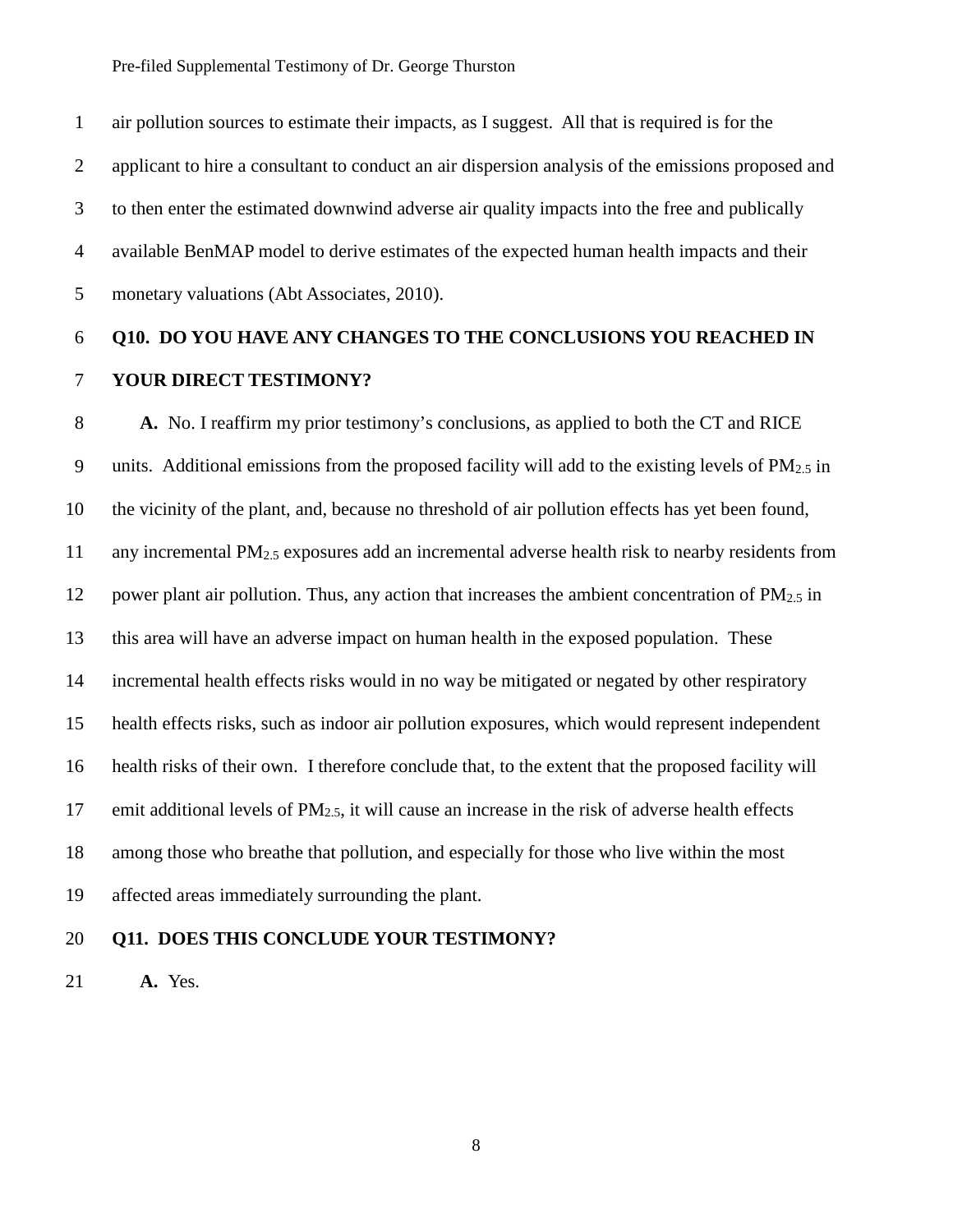### **LITERATURE CITED**

Abt Associates (2010). BenMAP Environmental Benefits Mapping and Analysis Program User's Manual. Prepared for the U.S. EPA Office of Air Quality Planning and Standards, RTP, NC.

Brook RD, Rajagopalan S, Pope CA 3rd, Brook JR, Bhatnagar A, Diez-Roux AV, Holguin F, Hong Y, Luepker RV, Mittleman MA, Peters A, Siscovick D, Smith SC Jr, Whitsel L, Kaufman JD (2010). "Particulate matter air pollution and cardiovascular disease: an update to the scientific statement from the American Heart Association." Circulation. 121:2331-2378.

Crouse DL, Peters PA, van Donkelaar A, Goldberg MS, Villeneuve PJ, Brion O, Khan S, Atari DO, Jerrett M, Pope CA, Brauer M, Brook JR, Martin RV, Stieb D, Burnett RT. (2012) Risk of nonaccidental and cardiovascular mortality in relation to long-term exposure to low concentrations of fine particulate matter: a Canadian national-level cohort study. Environ Health Perspect. 2012 May; 120(5):708-14.

Di Q, Wang Y, Zanobetti A, Wang Y, Koutrakis P, Choirat C, Dominici F, Schwartz JD. Air Pollution and Mortality in the Medicare Population. N Engl J Med. 2017 Jun 29; 376(26):2513- 2522.

Fann N, Kim SY, Olives C, Sheppard L. (2017) Estimated Changes in Life Expectancy and Adult Mortality Resulting from Declining PM2.5 Exposures in the Contiguous United States: 1980- 2010. Environ Health Perspect. 2017 Sep 6; 125(9).

Perlmutt L, Stieb D, Cromar K. Accuracy of quantification of risk using a single-pollutant Air Quality Index. J Expo Sci Environ Epidemiol. 2017 Jan; 27(1):24-32.

Schwartz J, Coull B, Laden F, Ryan L. 2008. The effect of dose and timing of dose on the association between airborne particles and survival. Environ Health Perspect 116(1):64–69.

U.S. Environmental Protection Agency (US EPA) (2009): Integrated Science Assessment for Particulate Matter (Final Report), Washington, DC, EPA/600/R-08/139F, at 2-10, 2-11 (emphasis in original), available at: http://cfpub.epa.gov/ncea/cfm/recordisplay.cfm?deid=216546.